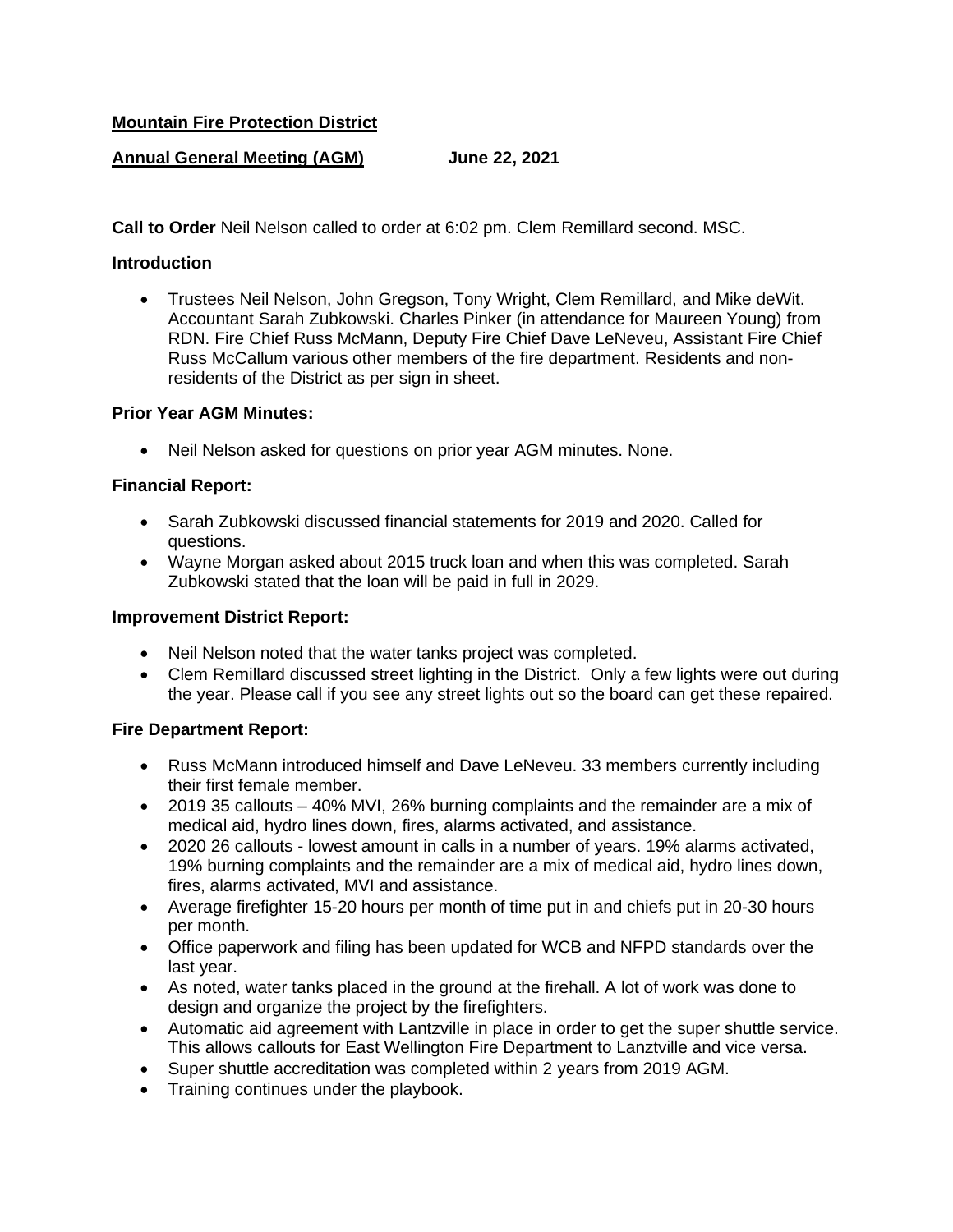- 1988 fire truck needs to be replaced and there are a few quotes that have been obtained. Current quote is approximately \$350,000 for a Ford F750 with attachments. More quotes to be obtained and the Board will need to make a decision.
- Russ Mcmann feels the taxes need to be increased for next year due to the new subdivisions built by his company and by John Gregson's company. This has increased the number of residents paying property taxes. The last couple of years the District budget has only increased by approximately 3-5%. More residents in the District means that it would spread an increase in the budget out. Russ McMann feels that it is necessary to increase the firefighter budget in the next years. Steve Atkinson stated that he doesn't agree that the taxes should increase as this is real money for the residents. Steve Atkinson believes there is currently good value in the current budget. Russ McMann said that the current increases in the budget are less than inflation. Steve Atkinson stated that 5% is more than inflation and anything above 5% is too much. Dave LeNeveu stated that the provincial levy on the property taxes increases based on our budget in addition to other items. Dave LeNeveu feels that the number of new houses in the District should help cover the increase in the budget for the District. Steve Atkinson asked if the budget is spread out over the new houses in addition to the old houses. Sarah Zubkowski stated yes. Dave LeNeveu noted the increase in the budgets over the years has not been increasing with the number of new residents in the District. Clem Remillard noted the number of taxable properties for 2020 was 461 and the number of taxable properties for 2021 is 501. He noted that the property taxes include RDN levies as well. Bruce Erickson stated that if we increase the budget by more, the government will give the money to the District. Steve Atkinson stated that the money should increase if it doesn't affect taxes and will be absorbed by the new residents in the District. Russ McMann stated that the District needs to increase the firefighter budget. Russ McCallum stated that we need to increase it just based on the number of houses in the District. Bruce Erickson stated that the RDN reduced the taxes by 2% so if the District increased its budget the residents will just be taxed more. Russ McCallum stated that the new homes have more electronics and therefore are causing more calls at all hours of the night which causes the District more cost. Russ McMann stated that the firefighter budget needs to be increased based on this information. Russ McMann wanted the residents to here it from him and wanted to get there reaction. Steve Atkinson stated that we should definitely increase the firefighter budget as a 10% increase there will not equal a 10% increase in taxes.
- Charles Pinker asked about mutual aid with the City of Nanaimo. Russ McMann stated that there has been no progress for 2 years.
- Russ McMann stated that the RDN has started using Surrey Dispatch instead of Fire Comm for fire calls. Roger Dubyna asked if calls are routed through Surrey. Russ McMann stated yes. Russ Mcmann is worried about the number of dispatchers to calls received. Darcy Morgan stated that we had no option and had to make the move. City of Nanaimo is also using Surrey. Roger Dubyna asked if the City is saving money by making the change. Russ McMann stated yes. Roger Dubyna asked if the service is going ok. Russ McMann and Dave LeNeveu stated that yes they have been so far.
- New position in fire department as Burning Permit Liaison Wayne Morgan. Wayne Morgan thanked the residents for applying for burn permits. All burning permits will go through Wayne Morgan now. Pictures will be required and give him a heads up on what is being burned. Clem Remillard has been working on getting the burning permits online working better. Wording has been changed online to be clear on whether the permit is accepted or not. Protocal of BC Forest Service is being followed. Currently no burning except for campfires. Depending on the time of year, the most important part is that you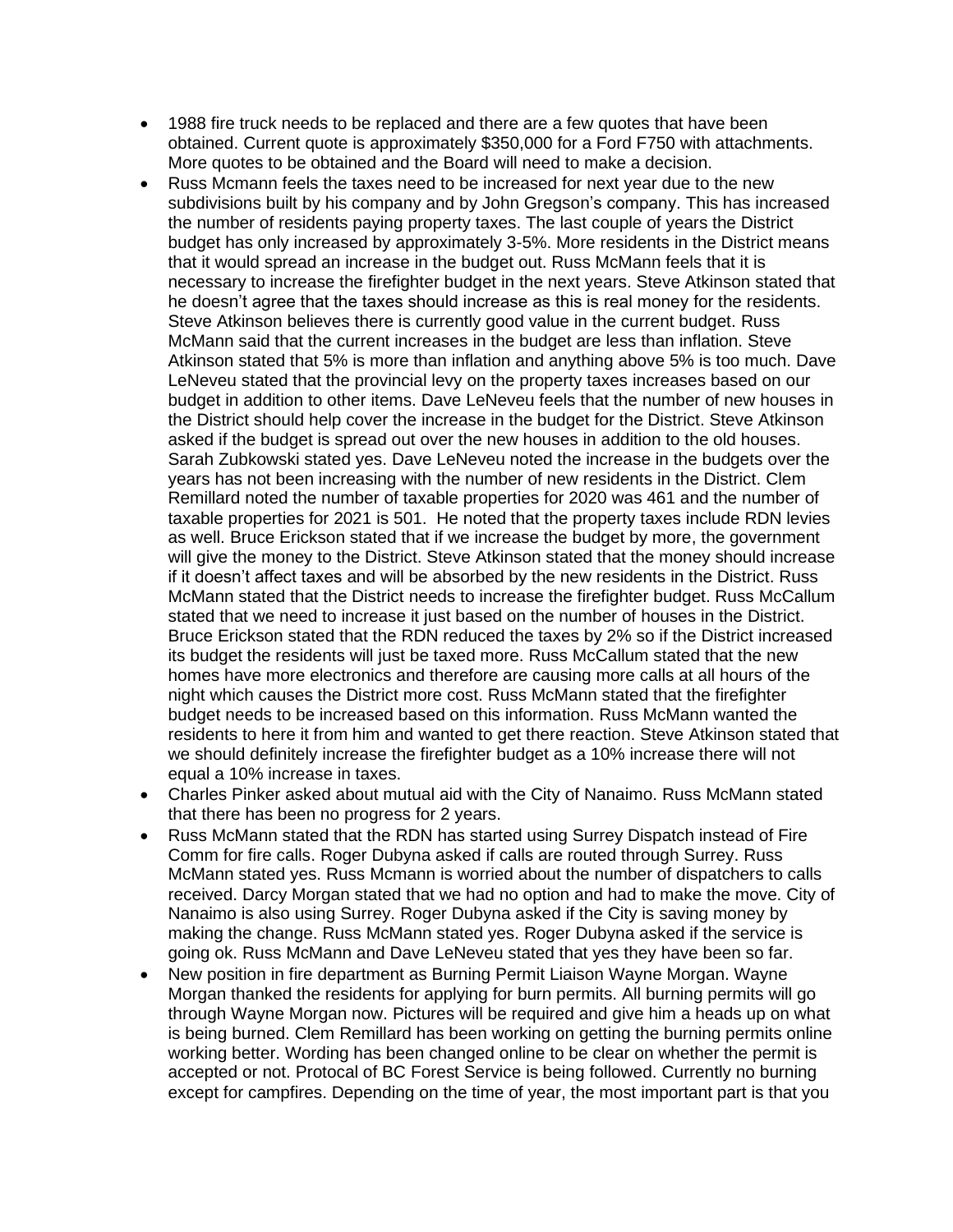call Wayne Morgan on the day that you are going to burn. He then puts this out on dispatcher so that if Surrey receives a smoke complaint it can be dealt with in house and reduce the number of callouts. 2020 79 burn permits issued. 2021 78 burn permits issued so far. No callouts for burning complaints recently. Hopefully the new system makes it clearer for residents and burning.

- Roger Dubyna thanked the firefighters for everything they do. He lives down from Mountain View school and the smoke travels his direction. Smoke from wood and other materials smell differently. What are the rules with different items being burned? Wayne Morgan stated that a campfire is half a metre. 3 feet by 3 feet by 2 feet are category 2 (hand pile). Anything bigger is considered industrial burns and needs additional permits. Charles Pinker asked if you can burn on long weekends? Clem Remillard stated they would confirm. Dave LeNeveu stated that there are rules with specific materials. Wayne Morgan stated that there are rules for how big the items in the burn are (i.e. stump size). Roger Dubyna stated that there are new residents who don't always know the rules. Wayne Morgan stated this has been a problem for years. Steve Atkinson stated that he is happy with the sensible approach by the fire department and thanked them again.
- Clem Remillard stated that the website is currently a work in progress and they are trying to work out the problems. Please go to the website for bylaws, minutes, contact information, and other news in the District. www.mountainfireprotection.ca

# **Elections:**

- John Gregson and Neil Nelson were up for renewal on 2020. Tony Wright is up for renewal in 2021. Mike de Wit moved out of District and needs to be replaced.
- Neil Nelson passed it over to Charles Pinker to run the elections as he is up for renewal and this may be a conflict of interest.
- Charles Pinker asked for nominations for Neil Nelson's position for a 3 year term. Clem Remillard nominates Neil Nelson. No other nominations. Neil Nelson will stand and is now in for a 3 year term.
- Charles Pinker asked for nominations for a John Gregson's position for a 3 year term. Neil Nelson nominates Harold Kamikawaji. No other nominations. Harold Kamikawaji will stand and is now in for a 3 year term.
- Charles Pinker asked for nominations for Tony Wright's position for a 2 year term. Clem Remillard nominated Tony Wright. He will stand. Wayne Morgan nominated Steve Atkinson. He said he will not stand. Tony Wright is now in for a 2 year term.
- Charles Pinker asked for nominations for Mike de Wit's position for a 2 year term. Deb Remillard nominated Dave Stewart. No other nominations. Dave Stewart is now in for a 2 year term.

### **Questions:**

- Neil Nelson asked for questions.
- Steve Atkinson said thank you and feels we are very well served in this community. Thank you.
- Clem Remillard wanted to thank outgoing board members John Gregson and Mike de Wit.
- Dave Stewart asked about satellite tanks in the District. Russ McMann stated they are talking to a couple of residents with ponds. Witchcraft Lake is also in the process but far away.
- Steve Atkinson asked how the insurance decrease works. Neil Nelson stated that the Certificate of Accreditation can be given to the insurance company and it also noted with